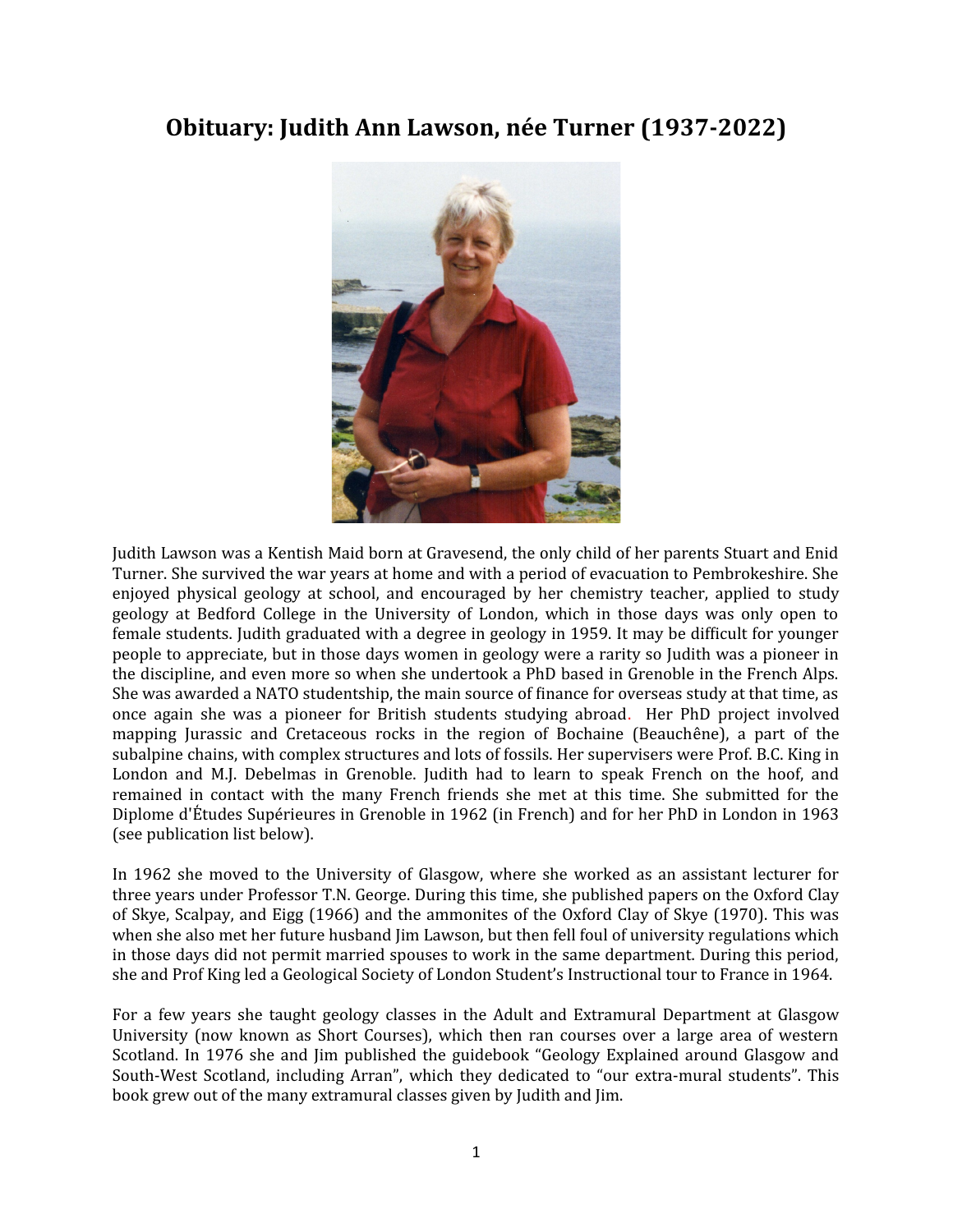Her next career move was to work in the Civil Engineering Department at Paisley College of Technology, now part of the University of the West of Scotland at Paisley. Here she undertook regular consultancy work on natural stone masonry and developed a long-standing interest in the building stones of Glasgow, and in particular finding the quarries from which the stone was produced. The day release students working in Glasgow provided many samples of the facing stones being used. She published a guide to Building Stones of Glasgow in 1981, with descriptions of the rocks used and where they came from. It described three walks in the centre of Glasgow, and a fourth around the University of Glasgow. A further guide was published as Excursion 1 in the Geological Society of Glasgow's Geological Excursions around Glasgow and Girvan, which can be found in the BGS Earthwise online series (Building stones of Glasgow - an excursion - Earthwise (bgs.ac.uk). Judith also published an article on the sandstone quarries of Glasgow (1983), which showed the position of numerous ancient quarries, which have now totally disappeared, including several along what is now Byres Road. Judith was also a fabulous teacher, inspiring students of all ages and retaining her love of palaeontology. She carefully built up the fossil teaching collections at Paisley as well as her own personal collection. Judith joined the Geological Society of Glasgow in 1962 and served as president from 1985 to 1988.

For many years Judith and Jim had a cottage at Ellenabeich (island of Seil) where they spent many holidays with their children Anne and David. Judith loved travelling and explored many parts of the world on busman holidays (and real holidays) with Jim, and after his death on her own or with her many friends. Madeira was a favourite destination and Japan was a particular highlight for her.

After Jim's death in 2005, Judith moved to Beetham in the South Lakes District of Cumbria where she lived for 16 years. Jokingly she said that this was equidistant from Anne in Oxford and David in Glasgow. David promptly left for Australia, and Anne is now living back in Scotland. She joined the Westmorland Geological Society, becoming Field Meetings Secretary 2009-2012 and Lecture Secretary 2009-2014, and also became a member of the local Women's Rural Institute. One of us (MK) had many pleasant weekends at Beetham visiting local geological sites and tourist attractions. Even after retirement, Judith maintained her love of field geology. In May 2008, together with Mike Keen, she led a field trip to the French Alps, centred around her old stamping grounds of Grenoble and Briançon, for the University of Glasgow Department of Adult and Continuing Education. This was the first of three university overseas trips she led with Mike; the others were to the Western Pyrenees in June 2012 and Provence in May 2014.

Judith had a love of theatre and music, and during her stay in Beetham kept in touch with Glasgow life by regularly attending Scottish Chamber Orchestra concerts with her friends Evelyn Lennie and Peter and Helena Barton, and attending Glasgow Geological Society events. She was a keen gardener, with green fingers, especially with growing vegetables; the nearby garden centre at Beetham came in quite handy. She had many interests, and travelling with her, especially in France, meant visiting lots of Romanesque churches, examining architecture, bird watching, and looking for wild flowers amongst other activities.

Judith will be missed by many. She was a pioneering academic, an inspirational teacher, a loyal and generous friend, a dedicated wife, and a very proud mother.